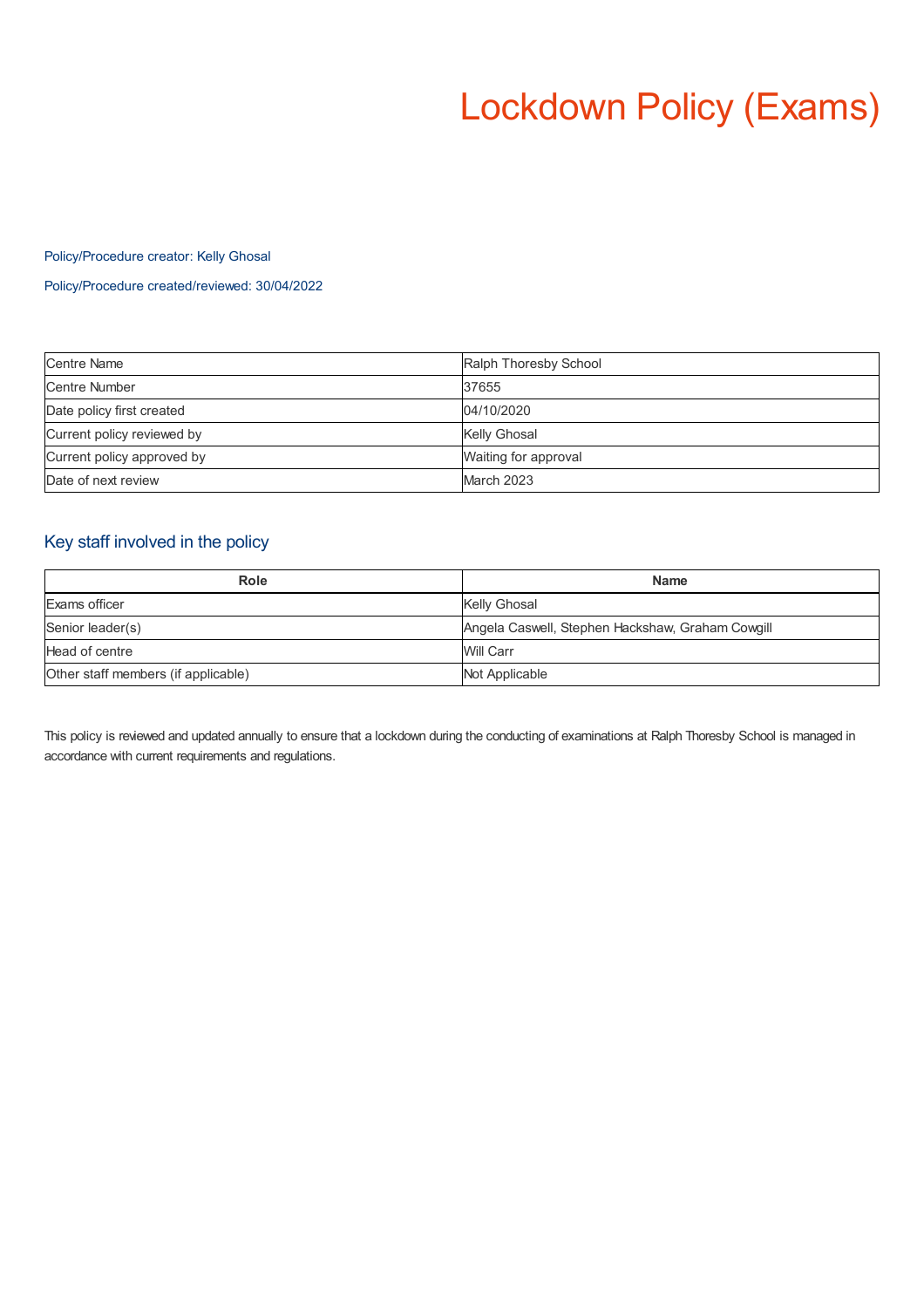### Introduction

A lockdown may be required in the following situations:

- an incident or civil disturbance in the local community which poses a risk
- an intruder on the site with the potential to pose a risk
- local risk of air pollution, such as a smoke plume or gas cloud
- a major fire in the vicinity
- a dangerous animal roaming loose
- any other external or internal incident which has the potential to pose a threat

Where a lockdown may be required when conducting examinations, the focus will be:

- the welfare and safety of candidates and exams staff
- maintaining the integrity and security of the examination/assessment process

### Purpose of the policy

The purpose of this policy is to confirm the arrangements at Ralph Thoresby School for dealing with a lockdown when examinations are being conducted.

Lockdown procedures have been determined by consulting **Stay Safe** guidance provided by GOV.UK

### 1. Lockdown procedures

Where a lockdown is required, the following procedures will be employed at Ralph Thoresby School:

### **Before an examination**

As candidates are entering/waiting to enter the examination room:

- Invigilators will:
	- instruct candidates to enter the examination room immediately
	- instruct candidates to remain silent, hide under desks or sit against a wall/around a comer but not near the door and to ensure mobile phones are on silent and non-vibrate mode
	- lock all windows and close any/all curtains/blinds
	- switch off all lights
	- lock all doors and/or use tables, or any other furniture, to barricade the entrance to the room
	- take an attendance register/head count if possible
	- (if the threat is a chemical or toxic release) instruct candidates to cover their nose and mouth (their own clothing can be used) and attempt to use anything to hand to seal up cracks around doors and any vents into the room
	- where safe/possible, not leave the examination question papers unattended/out of sight
- A senior leader/authorised person will be present around the examination room(s) area(s) and where safe/possible, communicate the situation to the exams office/officer (via mobile phone/walkie talkie on silent and non-vibrate mode)
- The exams office/officer will collate the information from all examination rooms and forward this to the head of centre immediately
- The head of centre will make informed decisions on alerting parents/carers, awarding bodies and emergency services

Additional centre-specific procedures: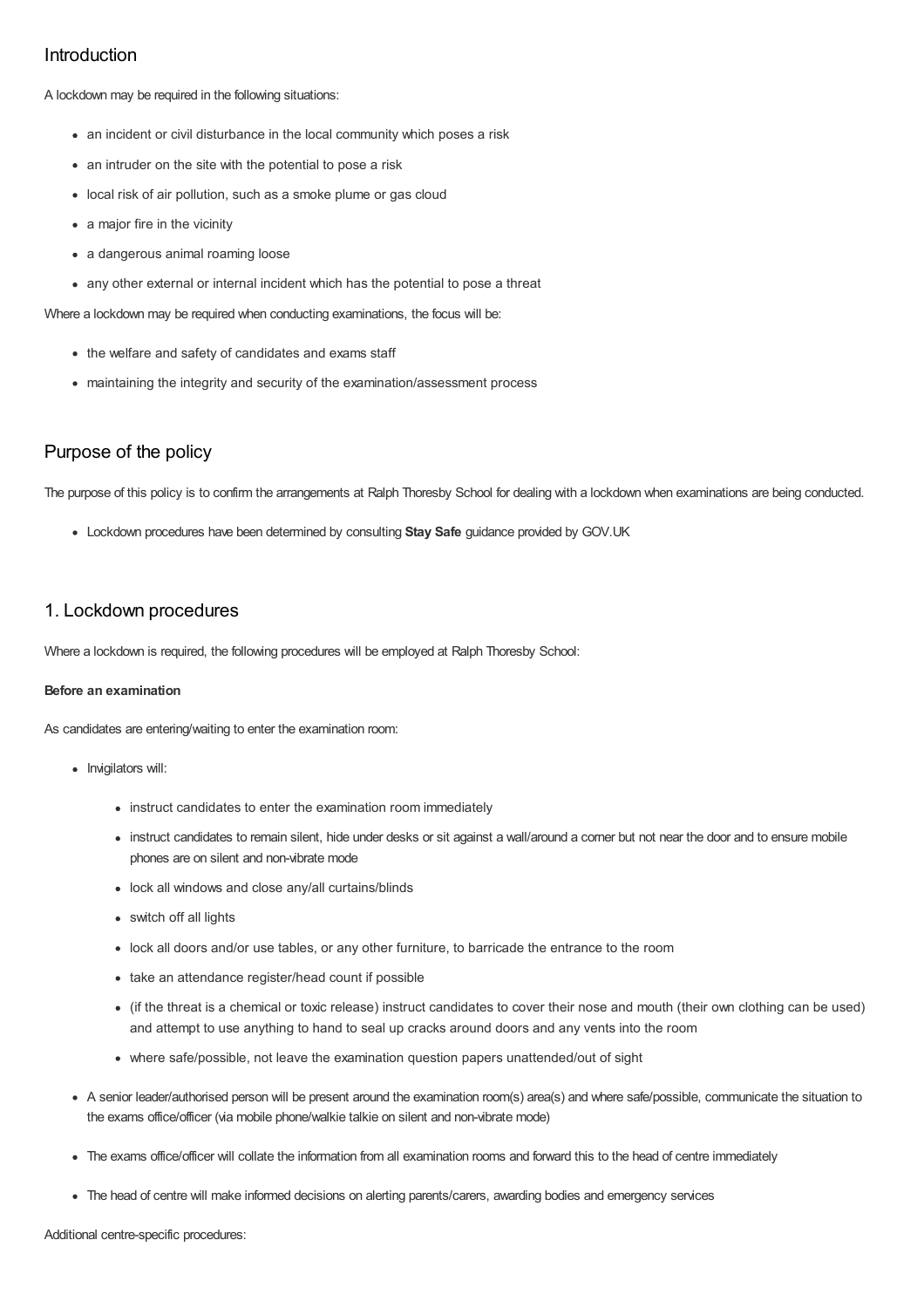Not applicable

### **During an examination**

When candidates are in the examination room:

- Invigilators will:
	- tell candidates to stop writing immediately and close their answer booklets
	- collect the attendance register
	- make a note of the time when the examination was suspended
	- instruct candidates to remain silent, leave all examination materials on their desks and hide under desks
	- where safe/possible, communicate (via mobile phone/walkie talkie) the situation to the exams officer (ensuring that all mobile phones/walkie talkies are on silent and non-vibrate mode)
	- lock all windows and close any/all curtains/blinds
	- switch off all lights
	- lock all doors and/or use tables, or any other furniture, to barricade the entrance to the room
	- (if the threat is a chemical or toxic release) instruct candidates to cover their nose and mouth (their own clothing can be used) and attempt to use anything to hand to seal up cracks around doors and any vents into the room
	- where safe/possible, not leave the examination question papers unattended/out of sight
- Where safe/possible, the exams office/officer will collate the information from all examination rooms and forward this to the head of centre immediately
- The head of centre will make informed decisions on alerting parents/carers, awarding bodies and emergency services
- If appropriate, where safe/possible, and following instruction from the appropriate authority, the exams office/officer and/or invigilators will initiate the emergency evacuation procedure
- Where safe/possible, the exams office/officer will collect all examination question papers and materials for safe/secure storage following advice from the appropriate awarding body/bodies

Additional centre-specific procedures:

Not applicable

### **After an examination**

As candidates are leaving the examination room:

- Invigilators will:
	- stop dismissing candidates from the examination room
	- instruct candidates who have left to re-enter the examination room
	- instruct candidates to remain silent and hide under desks/tables
	- where safe/possible, communicate (via mobile phone/walkie talkie) the situation to the exams officer (ensuring that all mobile phones/walkie talkies are on silent and non-vibrate mode)
	- lock all windows and close any/all curtains/blinds
	- switch off all lights
	- lock all doors and/or use tables, or any other furniture, to barricade the entrance to the room
	- (if the threat is a chemical or toxic release) instruct candidates to cover their nose and mouth (their own clothing can be used) and attempt to use anything to hand to seal up cracks around doors and any vents into the room
	- where safe/possible, not leave the examination question papers unattended/out of sight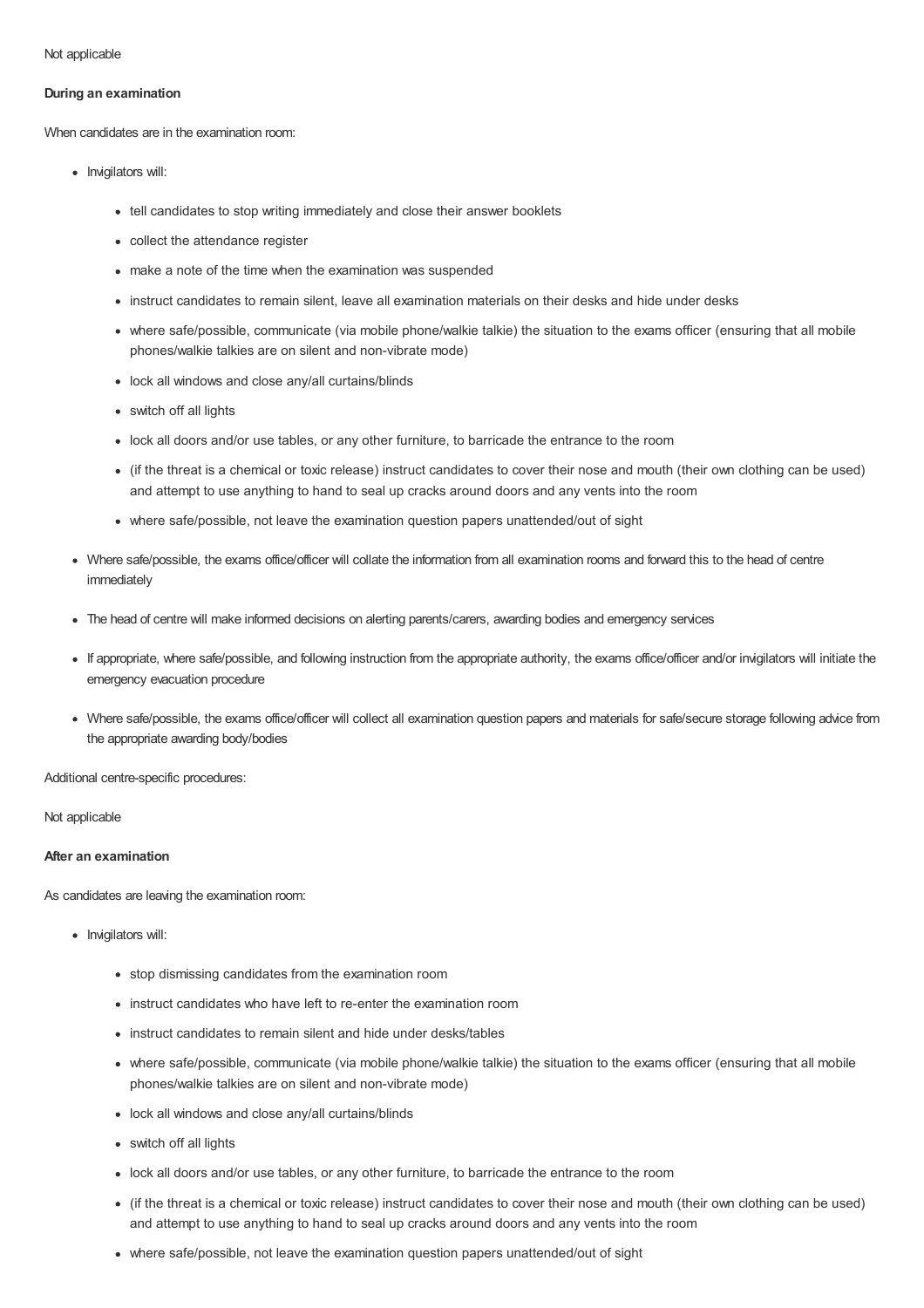- Where safe/possible, the exams officer will collate the information from all examination rooms and forward this to the head of centre immediately
- The head of centre will make informed decisions on alerting parents/carers, awarding bodies and emergency services

Additional centre-specific procedures:

Not applicable

### **Ending a lockdown**

- The lockdown will be ended by either:
	- the sound of a defined alarm, or
	- the identification/authorisation of emergency service officer/senior leader/head of centre entering the examination room
- A specific word or phrase may be used to confirm that the instruction to end the lockdown is genuine
- Invigilators will undertake a head count/register and confirm attendance with the exams office/officer/senior leader
- Where applicable and if advised to do so by a senior leader/head of centre, if there is sufficient time (and following JCQ regulations), candidates may be allowed to restart their examination
- Invigilators will:
	- ask candidates to return to their desks, remind them they are under formal examination conditions and allow a settling down period
	- allow candidates the full working time remaining for their examination
	- recalculate the revised finish time(s)
	- tell the candidates to open their answer booklets and re-start their examination
	- amend the revised finish time(s) on display to candidates
	- note how long the lockdown lasted on the exam room incident log (to later inform a report to the awarding body/bodies)
- The exams office/officer will:
	- provide a report of the incident for the awarding body/bodies (via the special consideration process or as advised by awarding bodies)
	- safely/securely store all collected exam papers and materials pending awarding body advice/guidance
- Where applicable/possible/available, the senior leader/exams office/officer will:
	- discuss any alternative examination sittings with the awarding body/bodies
	- offer, arrange and provide support services to staff and candidates
- At the earliest opportunity, the senior leader/head of centre will prepare a communication to parents/carers advising them of events (including relevant actions and outcomes)
- Where possible, exams staff and candidates will be invited to attend an assembly lead by the head of centre to discuss the lockdown and offer ongoing support:
	- If this is not possible, communications will be provided via a centre text/email/newsletter and information uploaded to the centre website

Additional centre-specific procedures:

Not applicable